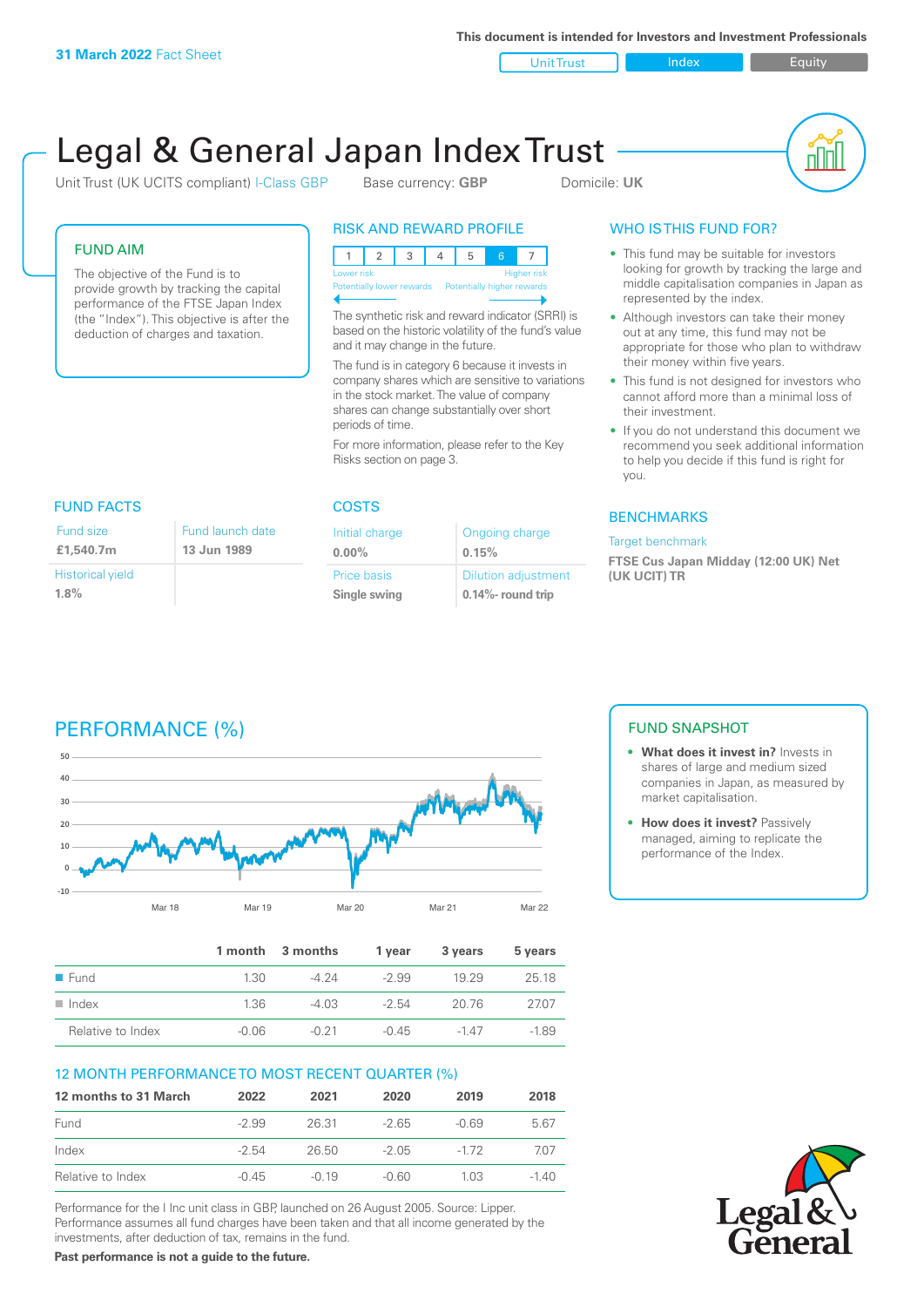### Legal & General Japan Index Trust

Unit Trust (UK UCITS compliant) I-Class GBP

### PORTFOLIO BREAKDOWN

All data sources are a combination of LGIM and the Fund Accountant unless otherwise stated. Totals may not sum to due to rounding. In order to minimise transaction costs, the Fund will not always own all the assets that constitute the index and on occasion it will own assets that are not in the index. The number of fund holdings can also differ from the index due to corporate events and proxy holdings.



#### SECTOR (%)

| $\blacksquare$ Industrials | 24.7 |
|----------------------------|------|
| ■ Consumer Discretionary   | 23.9 |
| ■ Technology               | 11.8 |
| $\blacksquare$ Financials  | 9.8  |
| $\blacksquare$ Health Care | 8.5  |
| ■ Basic Materials          | 5.5  |
| ■ Consumer Staples         | 5.2  |
| ■ Telecommunications       | 46   |
| ■ Real Estate              | 4 N  |
| $\blacksquare$ Utilities   | 12   |
| ■ Energy                   | 0.7  |
|                            |      |

#### COUNTRY (%)

Japan 100.0



#### MARKET CAPITALISATION (%) TOP 10 HOLDINGS (%)

| $\blacksquare$ Large | 79.8 |
|----------------------|------|
| $\blacksquare$ Mid   | 20.2 |
|                      |      |

■ Top 10 holdings 21.5% Rest of portfolio 78.5% No. of holdings in fund 508 No. of holdings in index 507

| <b>Toyota Motor</b>            | 54  |
|--------------------------------|-----|
| Sony Group                     | 3.1 |
| Kevence                        | 21  |
| Mitsubishi Ufj Financial Group | 1.9 |
| <b>Tokyo Electron</b>          | 1.9 |
| Recruit Holdings Co            | 15  |
| Shin-Etsu Chemical Co          | 15  |
| Softbank Group                 | 15  |
| Kyql                           | 13  |
| Nintendo Co                    | 13  |
|                                |     |



The Index Fund Management team comprises 25 fund managers, supported by two analysts. Management oversight is provided by the Global Head of Index Funds. The team has average industry experience of 15 years, of which seven years has been at LGIM, and is focused on achieving the equally important objectives of close tracking and maximising returns.